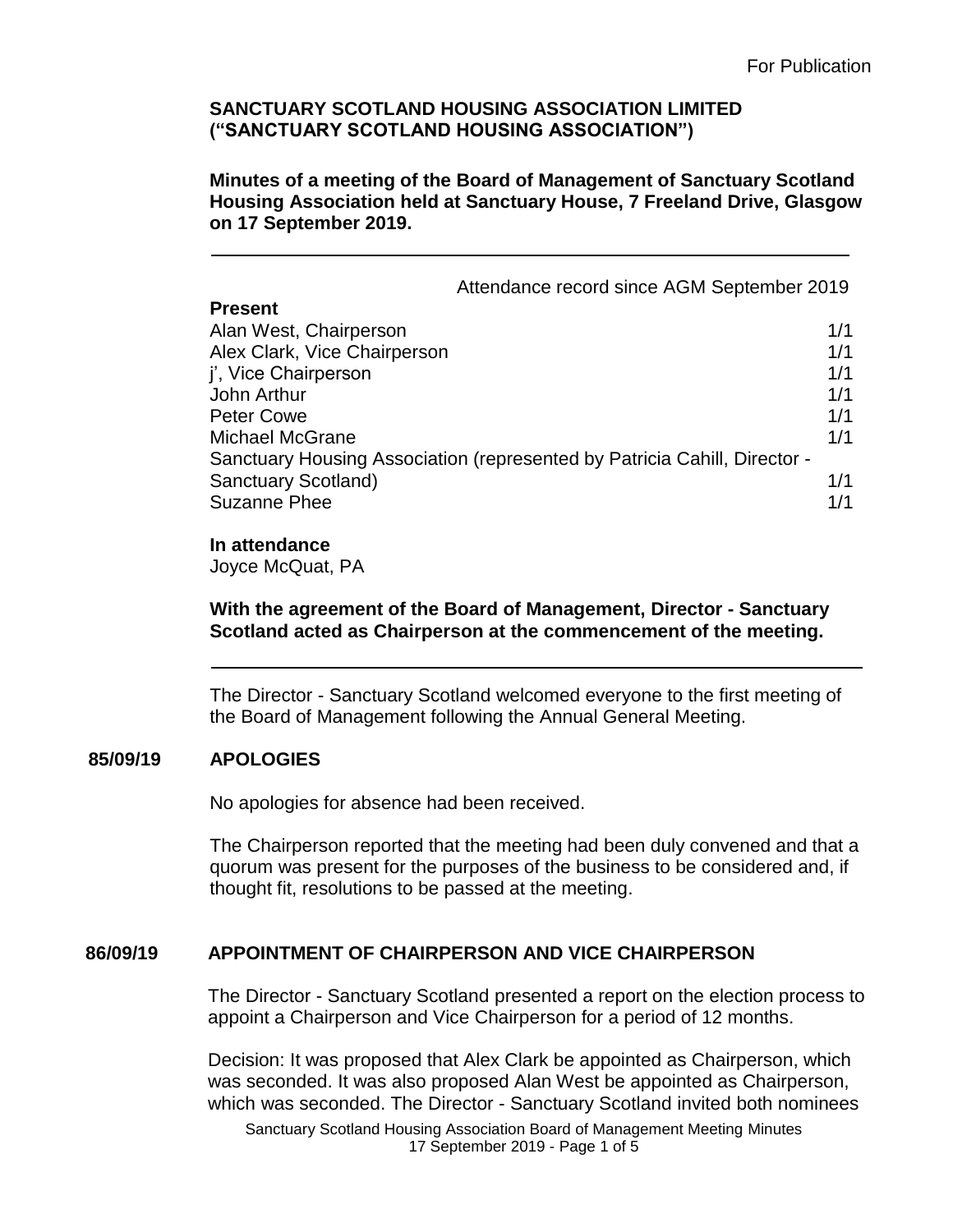to make a short statement to the Board of Management in support of their nominations. Following a vote by Board Members, Alan West was duly elected as Chairperson of Sanctuary Scotland Housing Association.

Director - Sanctuary Scotland demitted the position of Chairperson in favour of Alan West.

Following discussions, it was agreed that the Board of Management would continue with two Vice Chairpersons, as these posts covered the geographical spread of Sanctuary Scotland Housing Association.

The Chairperson invited nominations for the two Vice Chairpersons posts. It was proposed that Alex Clark be re-appointed as Vice Chairperson, which was seconded. It was also proposed that j' be re-appointed as Vice Chairperson, which was seconded. There being no other nominations for the posts, j' and Alex Clark were re-appointed as Vice Chairpersons for a 12 month term.

# **87/09/19 DECLARATIONS OF INTEREST**

No declarations were recorded.

# **88/09/19 APPROVAL OF MINUTES OF THE BOARD OF MANAGEMENT MEETING HELD ON 13 AUGUST 2019**

Decision: The minutes of the meeting of the Board of Management held on 13 August 2019 were approved.

# **89/09/19 MATTERS ARISING FROM MINUTES OF THE BOARD OF MANAGEMENT MEETING HELD ON 13 AUGUST 2019**

The Board of Management considered and noted the schedule of action points.

# **90/09/19 SCHEDULE OF ACTIONS AND DECISIONS OF SPECIAL COMMITTEES**

The Board of Management considered a report submitting the schedule of actions and decisions of the meeting of the Central Area Committee (CAC) and the North East Area Committee (NEAC) held since the last meeting.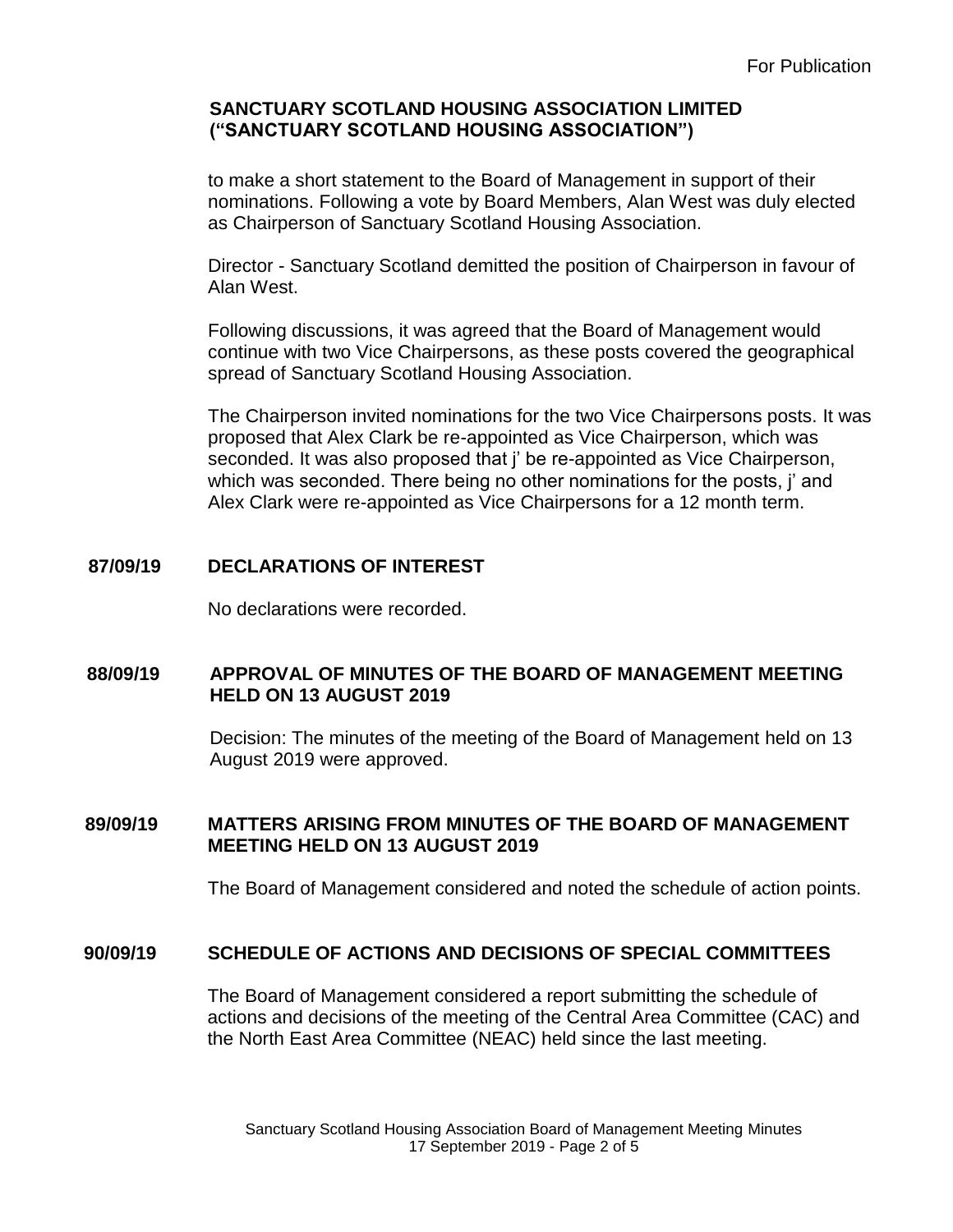Decision: After consideration, the Board of Management approved the Tenant Participation Strategy, the Tenancy Changes Policy and the Lodgers and Subletting Policy.

#### **91/09/19 DIRECTOR'S REPORT**

The Board of Management considered and discussed a report providing an update on issues relating to Sanctuary Scotland Housing Association and its activities.

#### **92/09/19 MEMBERSHIP OF BOARD OF MANAGEMENT AND SPECIAL COMMITTEES**

The Board of Management considered a report confirming the current composition of the Board of Management and its Special Committees, following Sanctuary Scotland Housing Association's Annual General Meeting on 17 September 2019.

Decision: The Board of Management noted the membership of the Board of Management and approved re-appointment for a further three year term for Alex Clark, j', Peter Cowe, Suzanne Phee, Michael McGrane and Alan West; the membership of the CAC and the NEAC; approved that Alex Clark be appointed as the Board of Management representative on the CAC and that Peter Cowe be appointed as the representative on the NEAC; and appointed Alex Clark to the Board of Sanctuary Homes (Scotland) Limited.

The Board of Management also agreed that the Director - Sanctuary Scotland commence a recruitment process for additional Board Members and to interviewing a previous candidate.

# **93/09/19 ANNUAL ASSURANCE STATEMENT**

The Board of Management considered a report providing further mapping work to give Board Members assurance that Sanctuary Scotland Housing Association was compliant with Chapter Three of the Regulatory Framework.

Decision: After consideration, the Board of Management approved that the evidence highlighted confirmed that Sanctuary Scotland Housing Association could be considered compliant and approved the content of the draft Assurance Statement and signature by the Chairperson for submission to the Scottish Housing Regulator.

Sanctuary Scotland Housing Association Board of Management Meeting Minutes 17 September 2019 - Page 3 of 5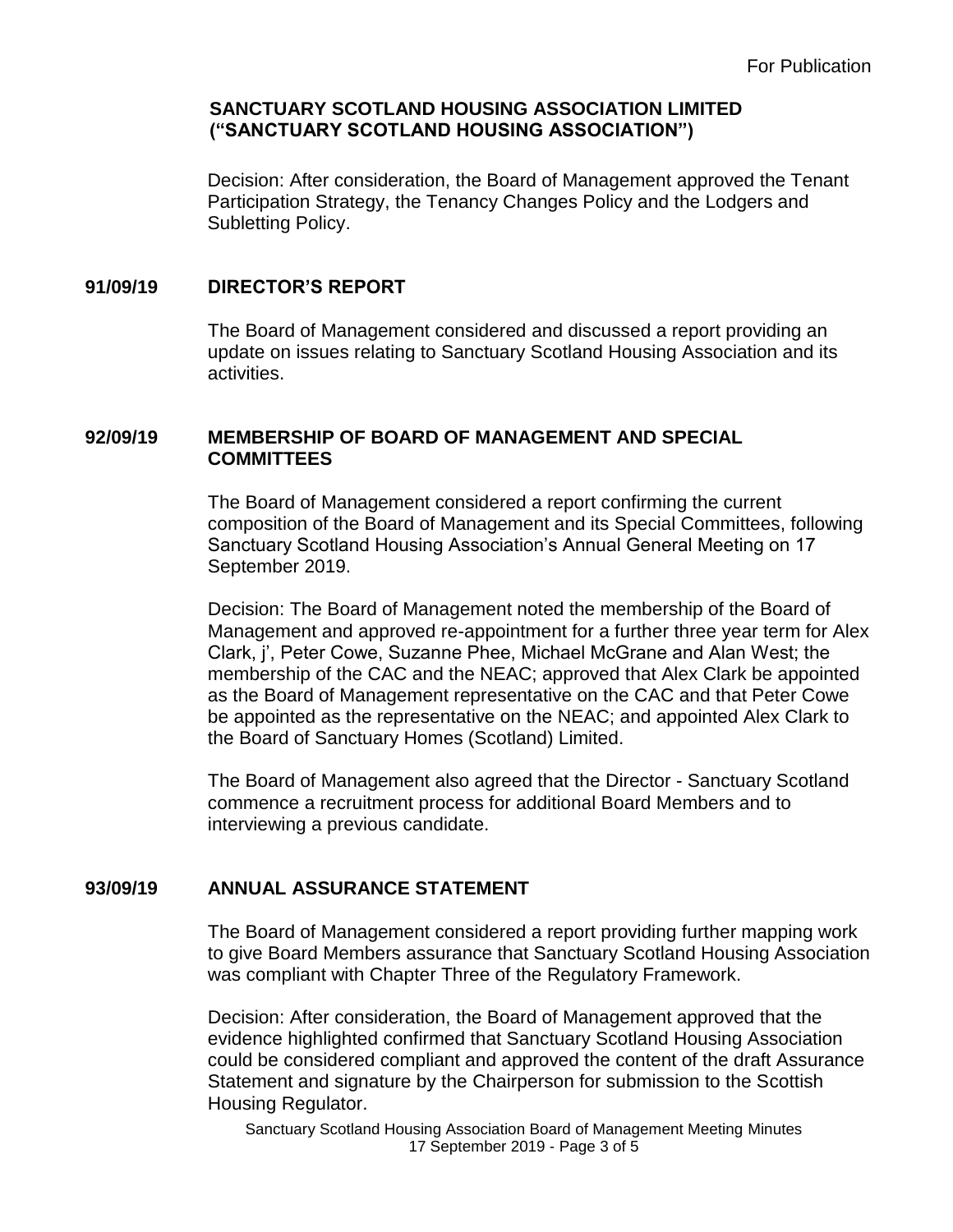**94/09/19 REVOLVING CREDIT FACILITY** - Exempt from publication under section 33(1)(b) commercial interests and the economy.

#### **95/09/19 FINANCIAL PERFORMANCE**

The Board of Management considered and discussed the financial performance of Sanctuary Scotland Housing Association for the period ended 25 August 2019 (period five).

#### **96/09/19 DEVELOPMENT UPDATE**

The Board of Management considered and discussed a report providing an update on the Group's Affordable Housing Programme in Scotland.

# **97/09/19 ASSET MANAGEMENT STRATEGY UPDATE**

The Board of Management considered and discussed a report providing an update on the Asset Management Strategy for Cumbernauld and the status of capital and cyclical investment projects for 2019/2020.

# **98/09/19 ANNUAL SAFEGUARDING REPORT**

The Board of Management considered and noted a report providing information and analysis of safeguarding concerns reported, both across Sanctuary Group and within Sanctuary Scotland Housing Association.

# **99/09/19 HEALTH, SAFETY AND COMPLIANCE**

The Board of Management noted a report providing an update on the development, promotion and implementation of health and safety matters across Sanctuary Scotland Housing Association.

#### **100/09/19 MEETING DATE SCHEDULE 2020**

The Board of Management considered and noted a schedule of meeting dates for 2020.